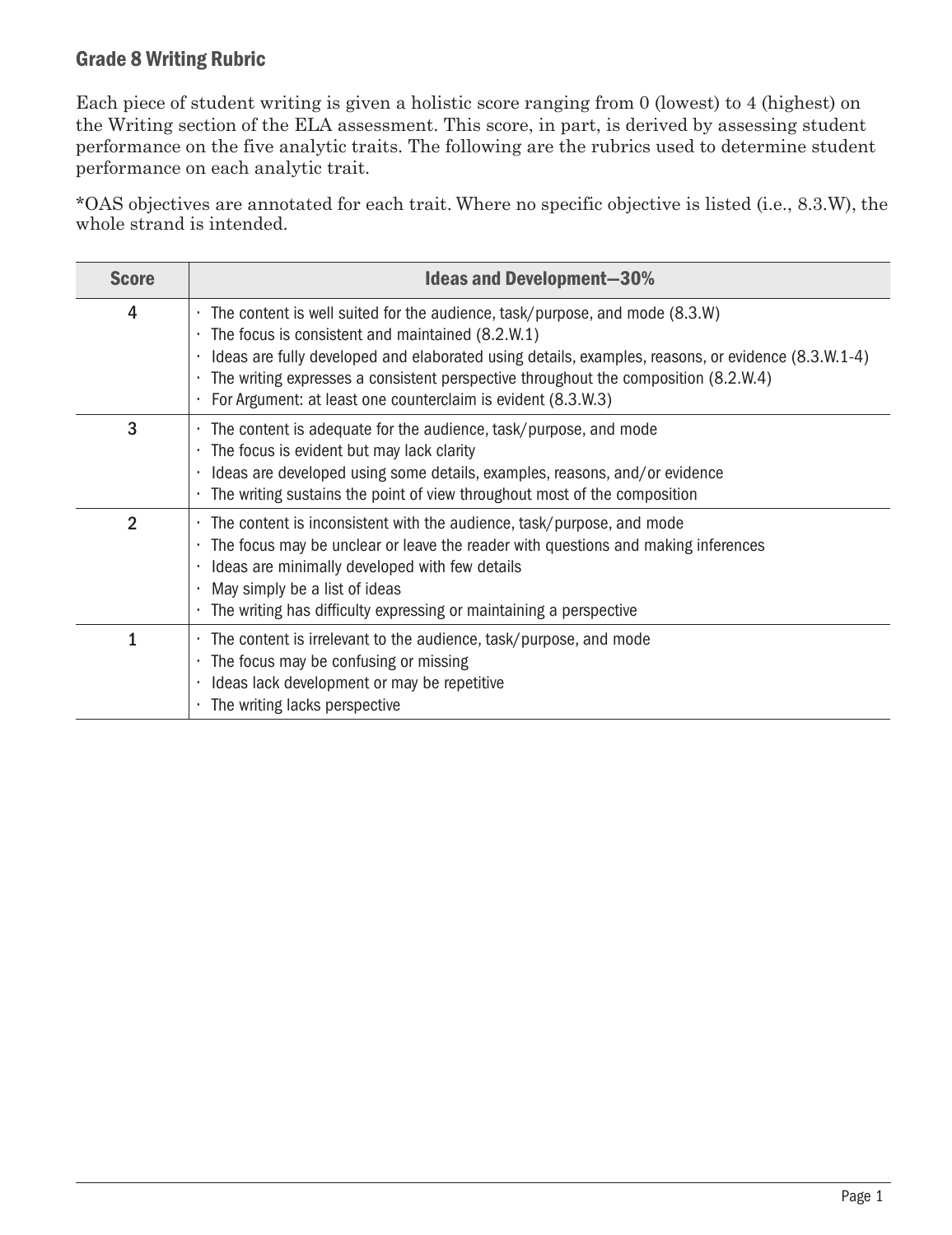| <b>Score</b>   | <b>Organization, Unity, and Coherence-25%</b>                                                                                                                                                                                                                                                                                                                                                                                       |
|----------------|-------------------------------------------------------------------------------------------------------------------------------------------------------------------------------------------------------------------------------------------------------------------------------------------------------------------------------------------------------------------------------------------------------------------------------------|
| 4              | Introduction engages the reader (8.3.W)<br>Sustained and coherent focus (8.2.W.1)<br>Logical and appropriate sequencing balanced with smooth, effective transitions to signal differing<br>relationships among ideas (8.5.W.2)<br>Order and structure are strong and move the reader through the text (8.2.W.3)<br>Conclusion follows logically from the information presented and supports the body of writing (8.3.W,<br>8.3.W.4) |
| 3              | Evident introduction<br>Adequate focus; stays on topic with little digression<br>Adequate sequencing using limited but effective transitions<br>Order and structure are present<br>Conclusion is appropriate                                                                                                                                                                                                                        |
| $\overline{2}$ | May lack clear organizational structure<br>Weak evidence of unity<br>Little or limited sequencing and/or transitions<br>Details may be randomly placed<br>Conclusion may be inappropriate or ineffective                                                                                                                                                                                                                            |
|                | Lacks logical direction<br>No evidence of organizational structure                                                                                                                                                                                                                                                                                                                                                                  |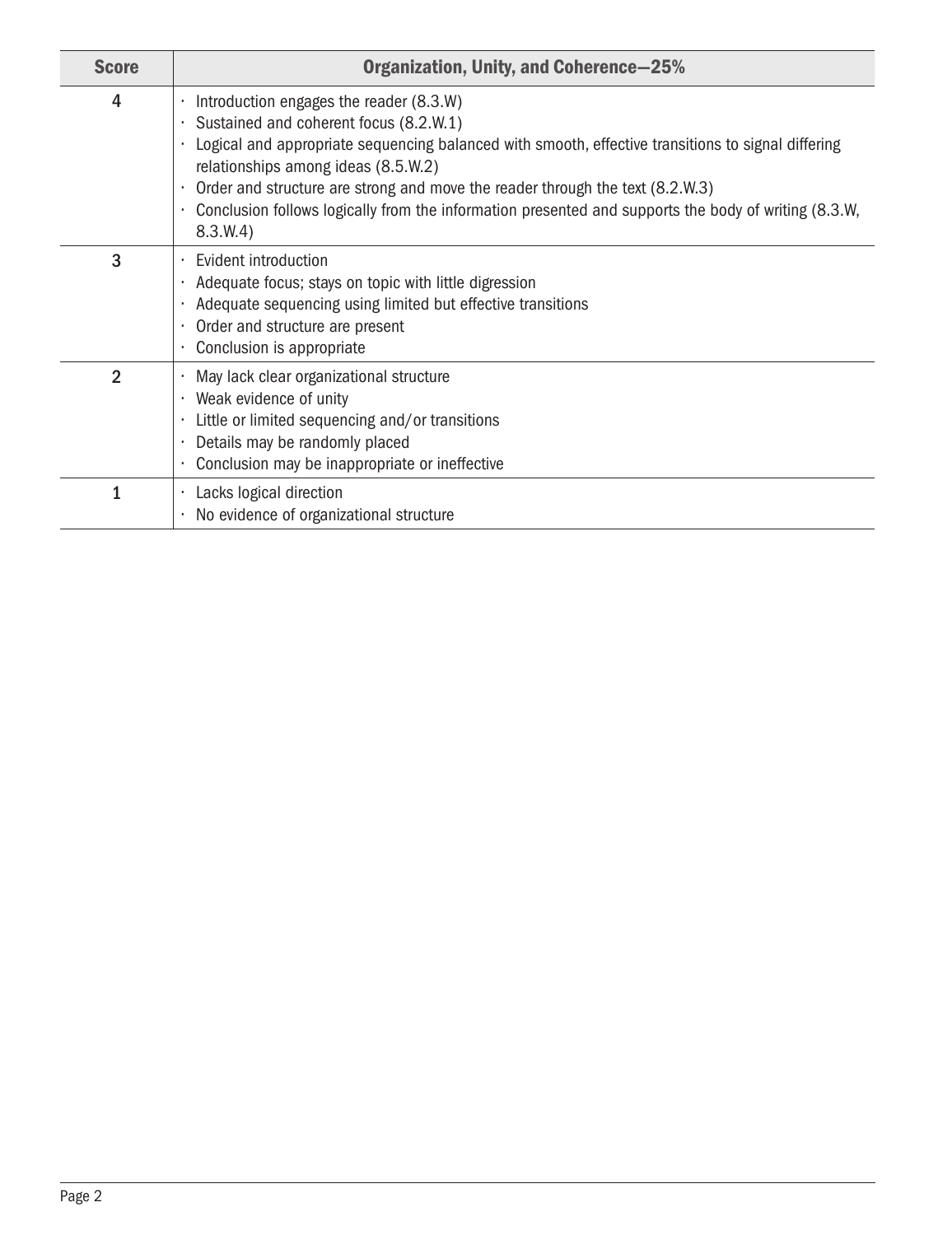| <b>Score</b>   | <b>Word Choice-15%</b>                                                                                                                                                                                                                                                                                                                                                                                                                                                                                                                                                                       |
|----------------|----------------------------------------------------------------------------------------------------------------------------------------------------------------------------------------------------------------------------------------------------------------------------------------------------------------------------------------------------------------------------------------------------------------------------------------------------------------------------------------------------------------------------------------------------------------------------------------------|
| $\overline{4}$ | Appropriate word choice that conveys the correct meaning and appeals to the audience in an<br>interesting, precise, and natural way (8.4.W.1-2)<br>The writing may be characterized by, but not limited to (8.4.W.1-2),<br>- Lively verbs<br>- Vivid nouns<br>- Imaginative adjectives<br>- Figurative language<br>- Dialogue<br>No vague, overused, repetitive language is used (a lot, greatly, very, really) (8.4.W.1-2)<br>· Effective words that evoke strong images such as descriptive language (8.4.W.2)<br>Communicates by using academic and/or domain-appropriate words (8.4.W.1) |
| 3              | Words generally convey the intended message<br>The writing includes a variety of words that are appropriate but do not necessarily energize the writing<br>· The writing may be characterized by<br>- Some use of lively verbs, vivid nouns and imaginative adjectives<br>- Attempts at figurative language<br>- Few vague, overused, and repetitive words                                                                                                                                                                                                                                   |
| $\overline{2}$ | Word choice lacks precision and variety or may be inappropriate to the audience and purpose<br>May be ineffective, simplistic, and/or vague<br>Relies on overused or vague language (a lot, great, very, really)<br>Few attempts at figurative language and/or dialogue                                                                                                                                                                                                                                                                                                                      |
| 1              | Word choice is unimaginative and colorless with images that are unclear or absent<br>· Word choice indicates an extremely limited or inaccurate vocabulary<br>No attempts at figurative language<br>General, vague words that fail to communicate meaning<br>· Text may be too short to demonstrate variety                                                                                                                                                                                                                                                                                  |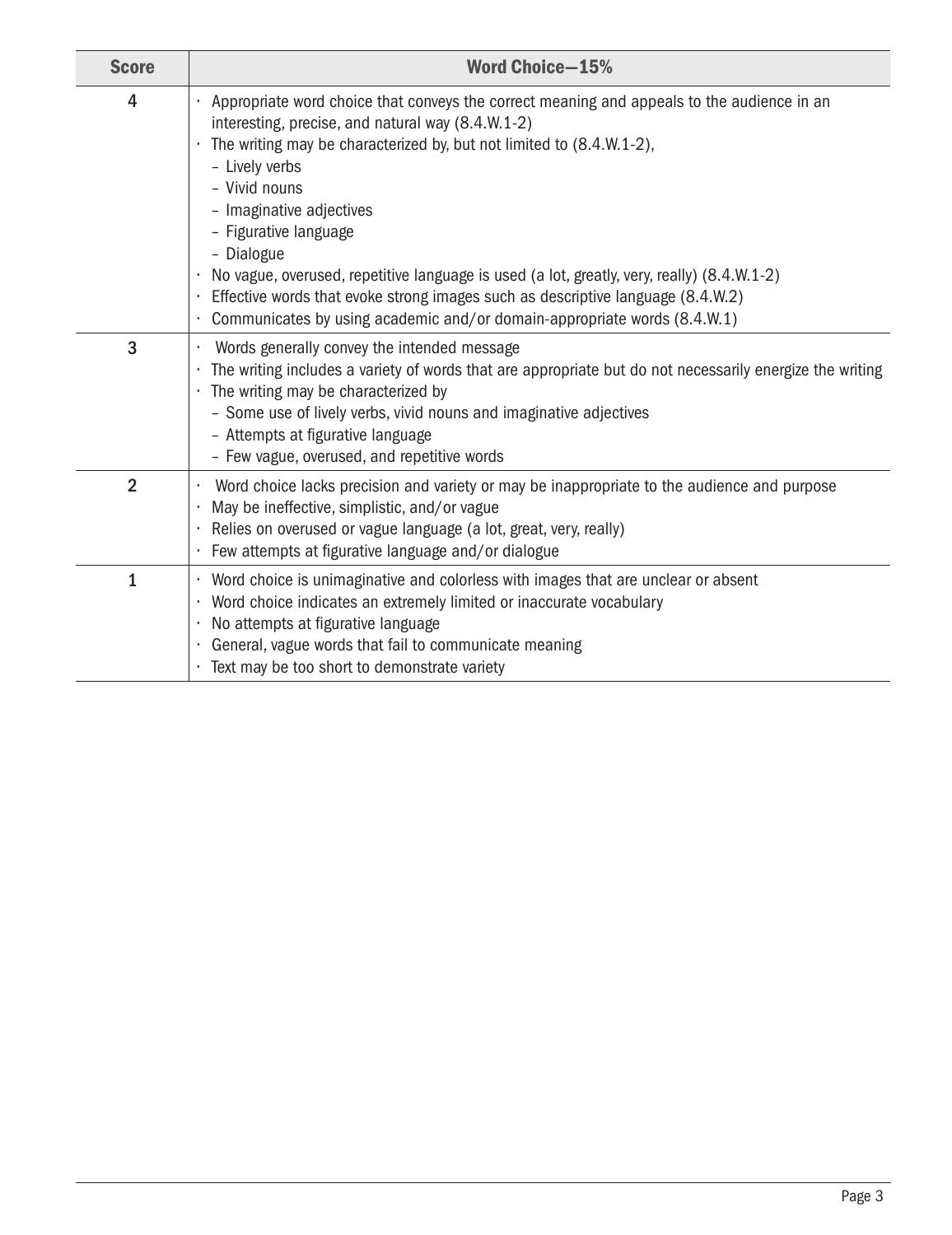| <b>Score</b>   | <b>Sentences and Paragraphs-15%</b>                                                                                                                                                                                                                                                                                                                                                                                                 |
|----------------|-------------------------------------------------------------------------------------------------------------------------------------------------------------------------------------------------------------------------------------------------------------------------------------------------------------------------------------------------------------------------------------------------------------------------------------|
| 4              | Writing clearly demonstrates appropriate sentence structure (8.5.W.2)<br>Sentences are appropriately constructed and structured with few or no run-on or fragment errors<br>(8.5.W.2)<br>Writing has a rich variety of sentence structure, types, and lengths (8.2.W.4, 8.5.W.2)<br>Ideas are organized into paragraphs that blend into larger text (8.2.W.1,3-4)<br>Writing shows evidence of appropriate paragraphing (8.2.W.1,3) |
| 3              | Writing adequately demonstrates appropriate sentence structure<br>Writing may contain a small number of run-on or fragment errors that do not interfere with fluency<br>Writing has adequate variety of sentence structure<br>Ideas are organized into paragraphs                                                                                                                                                                   |
| $\overline{2}$ | Writing demonstrates lack of control in sentence structure<br>Writing contains errors such as run-ons and fragments that interfere with fluency<br>Writing has limited variety of sentence structure<br>Writing may show little or no attempt at paragraphing                                                                                                                                                                       |
| 1              | Writing demonstrates inappropriate sentence structure<br>Writing contains many errors in structure (run-ons, fragments)<br>Writing has no variety in structure<br>Writing displays no attempt at paragraphing<br>Text may be too short to demonstrate use of sentences or paragraphs                                                                                                                                                |